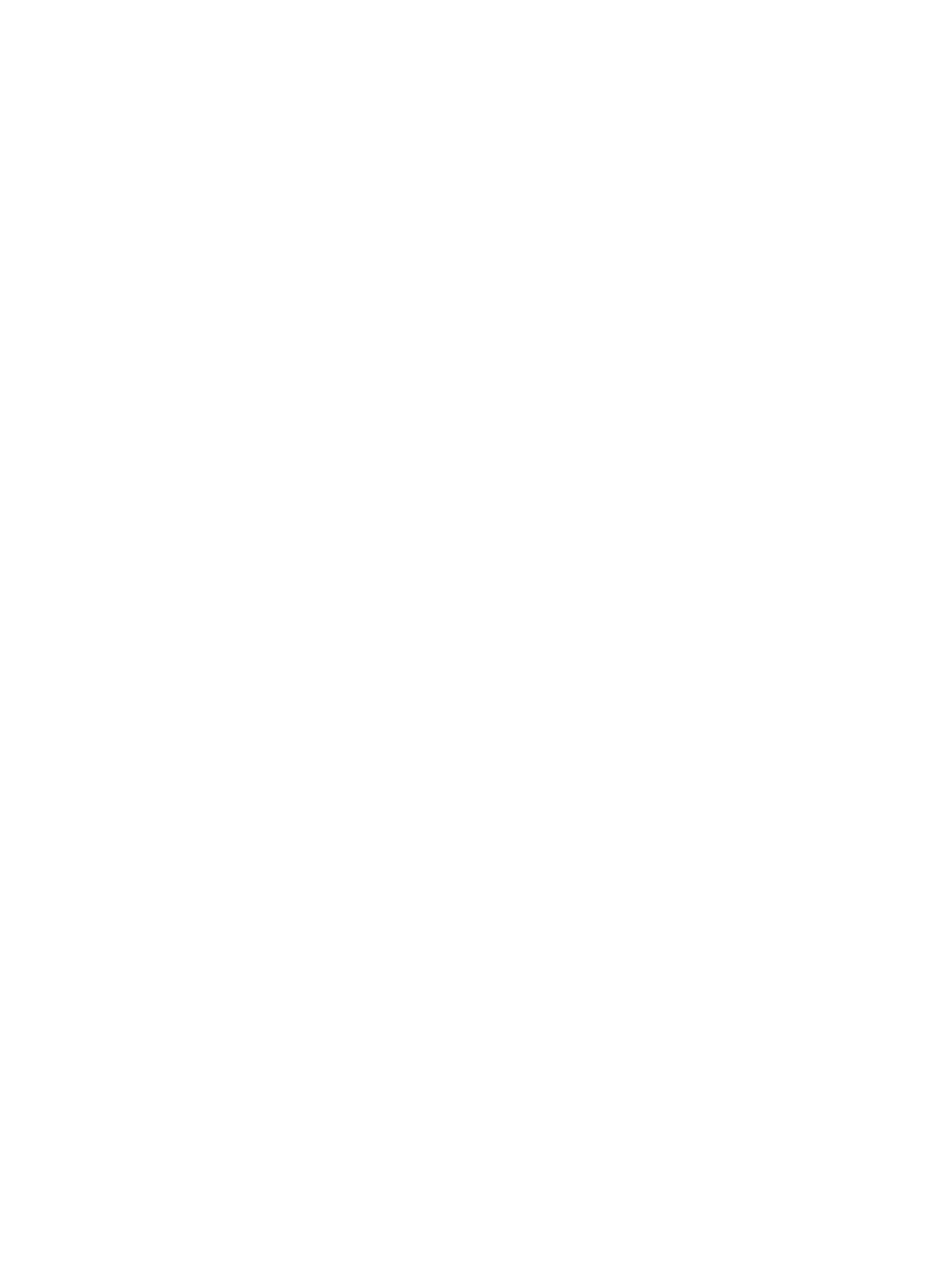# **GLOBAL DEMAND CHAIN IN THE ELECTRONIC COMMERCE**

by

**Zhe Ji**  King Mongkut's University of Technology North Bangkok, 1518 Pracharat 1 Road, Bangsue, Bangkok, Thailand E-mail: vam0612@126.com

and

**Pichet Sriyanyong**  International College, King Mongkut's University of Technology North Bangkok, Bangkok Thailand E-mail: pichet.s@fte.kmutnb.ac.th

## **ABSTRACT**

As the widely implementation of supply chain management (SCM), companies encounter unsolved problems while benefiting from SCM. There has been a research on demand chain management (DCM) that shows the new customer demand orientation will bring company more competitiveness to break through bottleneck. The purpose of this review is to illustrates the concept of demand chain and its advantages in e-commerce. Literature review and survey will be illustrated as the reference and the theory of this article is based on the literatures. A mode and a model of e-commerce demand chain will be detailed proposed and the ideas that how demand chain will work beneficially and efficiently. The mode focuses on the characteristics of demand chain in e-commerce, including customer management characteristics, supplier management characteristics, and logistics management characteristics. The model is a process of demand chain with information flow and material flow in e-commerce. Some other considerations about e-commerce demand chain and some remarkable problem with it are described with solutions. It is expected that the concept and model will make it desired for business corporations to give different and useful guides on transactions.

#### *KEYWORDS*

Demand Chain Management, Supply Chain Management, Customer Demand, E-commerce

## **INTRODUCTION**

Over the past twenty-plus years, operating successfully requires organizations to become much more involved with suppliers and customers. As global markets expand and competition increases, Supply Chain Management (SCM) became more and more popular among corporations. The Council of Supply Chain Management Professionals (CSCMP) defines supply chain management as: "The planning and management of all activities involved in sourcing and procurement, conversation and all logistics management activities. Importantly, it also includes coordination and collaboration with channel partners, which can be suppliers, intermediaries, third-party service providers and customers." With implementation among companies, the supply chain indeed reduced costs and improved quality and customer service, and with the end improving competitiveness. Besides the merit of supply chain, there are still several common problems. The inventory is always surplus or deficit, which costs huge money. In the U.S., businesses spent \$2.269 trillion on inventory carrying costs (which include interest, taxes, obsolescence, depreciation, insurance and warehousing) while total retail sales in the US topped \$4.53 trillion in 2013, according to the Council of Supply Chain Management Professionals' (CSCMP) Annual State of Logistics Report and emarketer. And at the same time, globally averagely 8.2% consumers cannot purchase the products they desire, based on the research. In retail industry, there was still a stock-out rate at 6.5%, and even after considering the alternative products, the net stock-out rate reached 3.1%. From the data, it is apparently that the warehousing cost became a factor that is dysfunctional and should not be ignored any more. Apart from this, there are other problems bothering corporations. The efficiency in corporation is not high enough because of the vague borders between departments and responsibility. The social loaf phenomenon did great damage to companies.

And at the same time, technology development and globalization has totally rebuilt the concept of trading. Therefore, the resource became surplus for the easier access to the services and raw material globally. Quality of products is better for technology, so that the quality is not the only initial factor to be competitive. With internet popularization and the emergency of E-commerce, customer can show their demand directly and more efficiently. In the *Direct from Dell* of Michael Dell, it is implicated that the influence of market changing on corporate transformation and transition is always lagging. The truly determinant factor is consumers' demand. The fastest response to customers' demand with accuracy will become competitive in current circumstances. The implementation of supply chain is not enough to reply to demand in time, and this is the emergence reason of Demand Chain and Demand Chain Management (DCM).

The concept of demand chain is raised by Michael E. Porter, a professor of Bishop William Lawrence University of Harvard, involving marketing, sale, service, distribution, promotion and etc. According to Porter's theory, both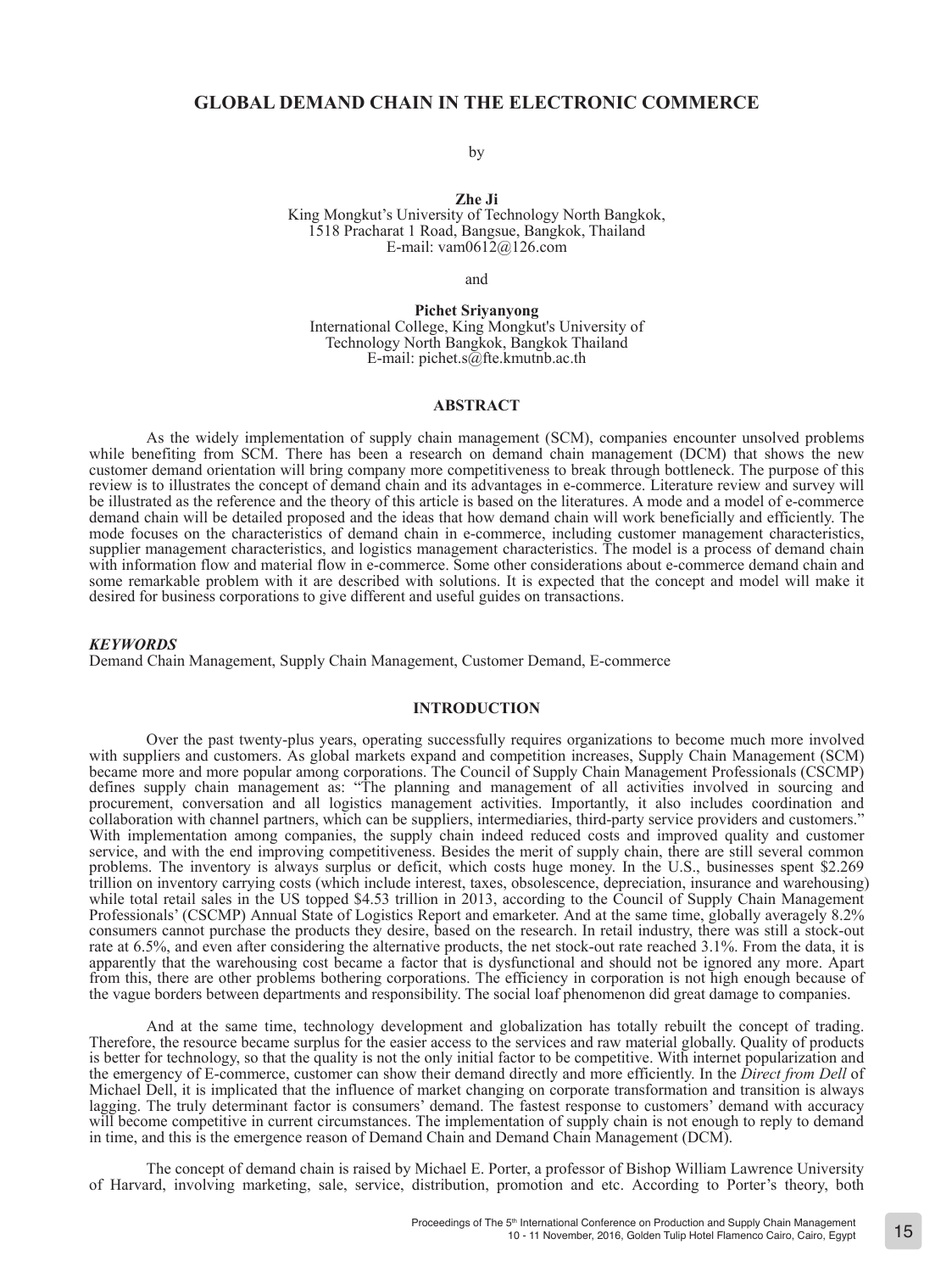demand chain and supply chain are components of value chain, which is a systematically value-added activity from raw material to end products in consumers' hands. Demand chain is the opposite position to supply chain, which is the downstream in value chain. The DCM refers to management on the information systems that provide direct input to the supply chain to optimize sales channel performance. The aim of DCM is to match demand to available capacity and reduce more cost, especially on inventory waste costs, and meet customers' needs precisely and timely. Because in the e-commerce, responses are rapidly and demands are changeful, and marketing department can get the updated information in time. DCM system can improve the corporation reaction to be faster significantly. It is crucial to pay attention on DCM as same importantly as SCM.

The successful implement of demand chain management is the *zero inventory* in TOYOTA company, as well known as just-in-time production or the Toyota production system (TPS). In 1950s, TOYOTA company realized that although the car production mode in the US is developed enough, they could not just copy directly. A new idea of small batch lean production was put forward. From then on, the JIT system has spread to all the world, which aimed primarily at reducing flow times within production system as well as response times from suppliers and to customers. JIT system saved huge inventory amount, reduced labor time and total corporation costs, and improved production efficiency. The core philosophy of JIT is to eliminate any invalid labor and waste. The extreme attention on customer demand and total quality management bring TOYOTA vast benefits. And it should be used to benefit all companies, of whom the model will be explained in followings.

#### **LITERATURE REVIEW**

In this section, several relevant literatures that pertain to demand chain and DCM within e-commerce will be briefly presented.

#### *Supply chain and demand chain*

Lee, H., Peleg, B., & Whang S. J. (2005) studied on the demand chain in TOYOTA, considered that the TOYOTA demand chain is flexible, customer oriented and product specific and efficient. The study did research on how TOYOTA take advantages of its developed distribution channels, inventory management, planning methodologies, and production capabilities to create and manage its demand chain, focusing on Japanese and the North American markets. The matching demand and supply improved the efficiency significantly. By using Toyota Pruis and the Scion product lines, the research demonstrate how Toyota adjusts its demand chain to fit a particular product and its target customers.

Hilletofth, P., & Ericsson, D. (2007) argue that there is a need for a new generation of logistics management with the change of environment. By combining logistics and demand chain management, the paper advocate that the new management philosophy identifies consumers and their demand as the starting point for all value chain activities. Through case studies, it has been found that DCM philosophy will not merely facilitate the development of logistics but rather an integration of marketing and supply chain operations. In the volatile and consumer-oriented environment, it requires higher levels of customized products, faster product development, and commercialization together with all parties along demand chain and supply chain.

Canever, M. D., et, al. (2008) delineated the emergence of demand chain management from a theoretical perspective and illustrate its occurrence in practice. Through the case study on beef chain in the state of Rio Grande do Sul (Brazil), finding that the DCM is derived from SCM but on market orientation perspective, where the supply chain emphasizes on supply and production orientation.

Bustinza, O. F., Parry, G. C., & Herrero, F. V. (2013) had researched into the effect of adding services to product of offerings in supply chain and demand chain. The purpose of that paper is to make it clear that how firms manage their product and service if they integrating the SCM and DCM. Through survey, questionnaire and structural equation modelling (SEM), the paper has found that the management of the services value chain, where the customers' role as value creator is a central feature of the construct, and better served by integration of the customer orientation of DCM.

Kovtun, V., Giloni, A., & Hurvich, C. (2014) shows study about assessing the value of demand chain in supply chains, assuming that each supply chain player limits its best linear forecast of the leadtime demand and uses it to determine the order quantity. In the paper, they demonstrate how a typical supply chain player can influence the extent of its available information in the presence of demand chain through studying the properties of the moving average polynomials of adjacent supply chain players. And it is illustrated that the study how a player can determine its available information under demand sharing and use the information to forecast precisely to show the importance of information sharing among downstream in demand chain.

Santos, J. B., & Antone S. D. (2014) proposed a critical view of demand chain management. The paper leveraged the existing theories on interfaces between intra-firm departments to identify the dimensions of demand supply alignment and map the drivers, enablers and consequences on carrying out those alignments. The outcomes will be used to improve the idea the DCM.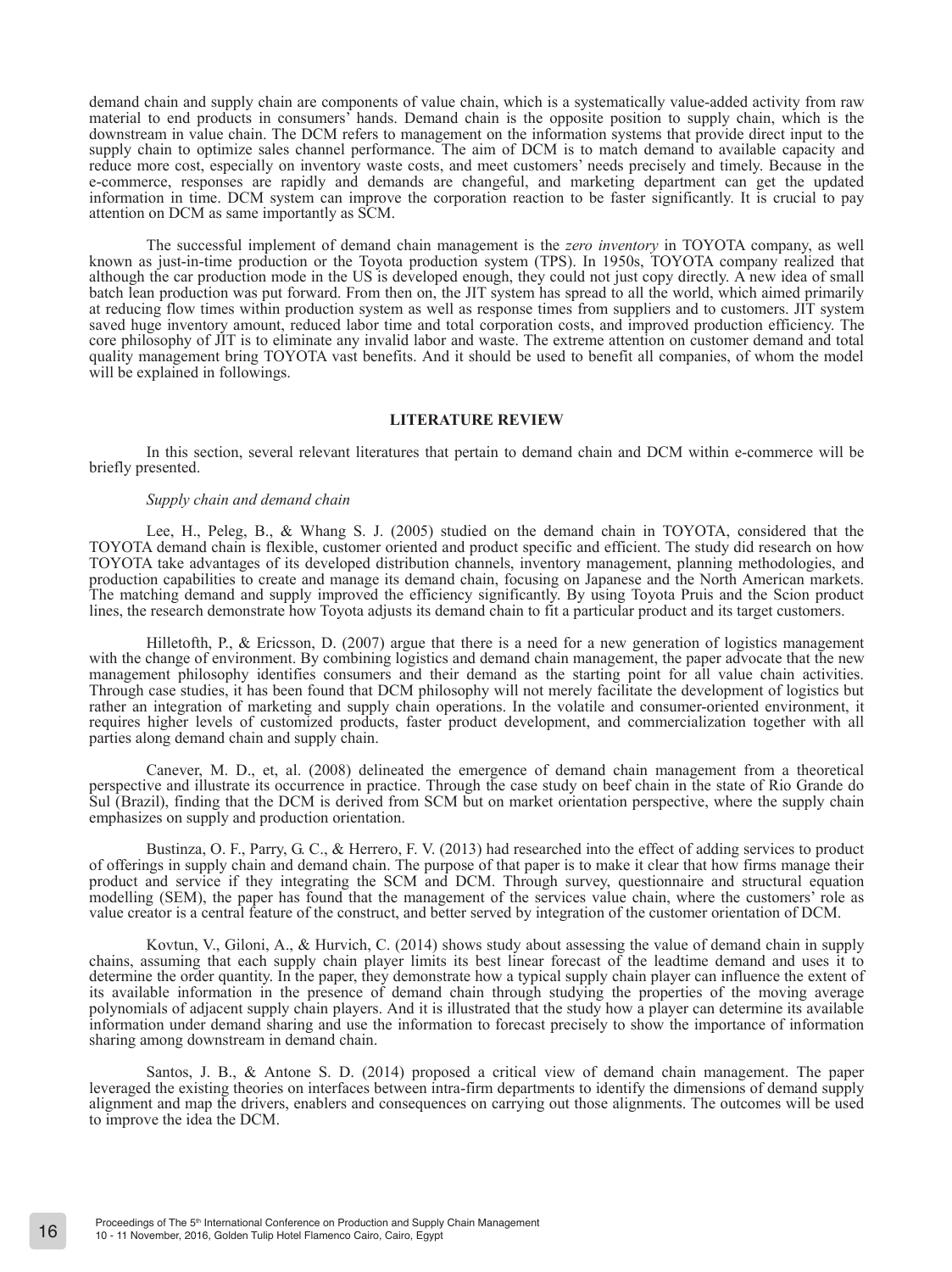#### *Demand chain in e-commerce*

Lee, H. L. & Whang S. J. (2004) illustrated the impact of e-business on supply chain integration can be described along the dimensions of information integration, synchronized planning, coordinated workflow, and new business models. The paper founds that many core supply chain concepts and principles can be carry out to practice more efficiently by e-business, creating huge value.

Seethamraju, R. (2014) investigates the adoption of demand chain management in Australian organizations with cross-sectional qualitative field study. The paper found that the adoption is constrained the organizational capability and sound digital platforms. The paper also provides solutions that adopting the DCM initiatives such as market intelligence mechanism, will help organizations to become agility and control simultaneously.

Vasista, T. G. K., & AlAbdullatif, A. M. (2017) proposed a proactive analytic approach on electronic customer relationship management (CRM) in DCM. Currently, the collaborative business supply chain environment required to be proactive rather than reactive to deal with the uncertainty. In the paper, it is addressed that how predictive analytics helps in constructing the knowledge base to conduct verification and validation in demand chain management.

### **PROPOSED DEMAND CHAIN MANAGEMENT MODE IN E-COMMERCE**

In e-commerce, quite a lot business activities about supply and marketing are operated online. The essence of e-commerce transaction is the virtual companies finding customers and their demand and resources through Internet e-commerce channel, process and transform, and delivery to consumer's hand in finished goods form.

The characteristics of DCM in e-commerce can be concluded as follows:

1. Customer management. Customer management is the core content. E-commerce corporations have to restructure internal process and systems based on "customer-driven" philosophy. A quickly response and unimpeded communication system should be set up. It is apparently that improvement of management on customer information and demand to attract and maintain more customers should be the priority of demand chain.

Difference between customer relationship in supply chain and demand chain:

| <b>Customer relationship in SCM</b> | <b>Customer relationship in DCM</b>               |
|-------------------------------------|---------------------------------------------------|
| Focus on major customers            | Focus on both majority and personalized customers |
| Short-term                          | Long-term                                         |
| Limited customer involved           | Abundant customer involved                        |
| Moderate customer relationship      | High intensity customer relationship              |
| One-way communication               | Both ways communication                           |
| Popular customer information        | Popular and individualized customer information   |
| Production-orientation              | Customer-orientation                              |

**Table 1** Differences about customer relationship between SCM and DCM

The characteristics of e-commerce customer management are:

Faster information delivery speed, which bring company first-hand information about customers' preference. And the communication is directly. Through Internet communication, e-mail, Facebook, WhatsApp, line, WeChat and so on, the distance between company and customer are closer, so does the relationship. This make the real time communication more convenient and getting feedback immediately. In e-commerce background, the customer service can be simplified significantly, which also bring benefits to both firms and customers.<br>b F-commerce realizes the remote service and automatic ser-

b. E-commerce realizes the remote service and automatic service. This function extent the market to anywhere worldwide has access to Internet.

c. There is no doubt that automatic service makes it possible for 24-hour communication, and the remote service should be 24-hour because of the different time zone. And on the other hand, customer can get information through firm website anytime they want. These make sure the continuous production and transaction, which promote the customer service quality.

d. The more important fact is that e-commerce facilitate the information system remarkably, it generates the information management standardization. Through e-commerce, all information internal and external can be gathered into database. The customer information will be integrated into all company transactions and shared in the whole company. It must be admitted that this will reduce the cost of internal information transmitting and information distortion.

The better perform on customer management in e-commerce demand chain will establish better interaction relationship with customers, keeping competitive edge in the changeful and fierce competition.

2. Supplier management. Supplier is a party that provide desired resource (production, raw material, WIP, machine or energy) for company. The supplier quality is the determinate element for company's production activities and the response speed toward customers' need in DCM. A perfect and smooth supplier system is the foundation of prompt and accurate quality procurement. The supply management in e-commerce has characteristics as follow.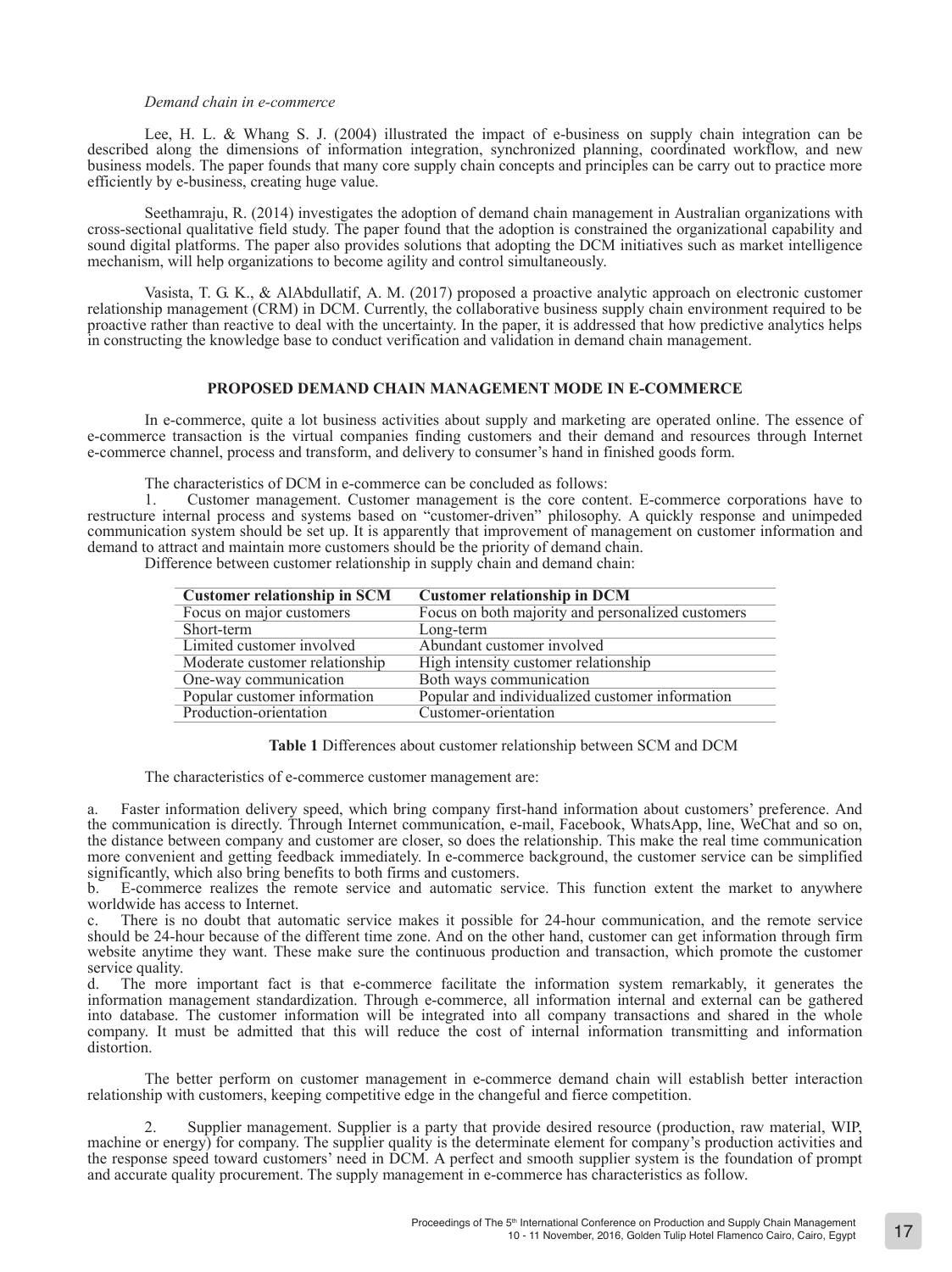a. Possess abundant global supplier resource and the supplier list makes certain that company can get desired resource promptly, such as raw material and components.

b. Having access to qualified supplier with reputation will reduce the procurement risks and bring down the inventory cost and operation cost. Because inventories may represent a significant portion of total assets, a reduction of inventories can result in a significant increase in ROI.

c. It is evident that e-commerce integrates all suppliers' information into database and manage suppliers' performance through measure lead time, product quality, price and service and so on. Classify the suppliers to different categories and choose outstanding suppliers will drop the purchasing cost observably.

d. The implementation of electronic procurement systems (EDI), is the derived purchasing system from e-commerce. The Internet-based e-procurement system have changed the infrastructure requirement, making it readily affordable to most firms. It is time saving, cost saving, accuracy increase, real time and trackability, and benefit to the suppliers.

3. Logistics management. Logistics is the process that plans, implements and controls the efficient, effective forwards and reverse flow and storage of goods, services and related information between the point of origin and the point of consumption in order to meet customers' requirements, based on the official definition. Including transportation, warehousing, and information system, logistics plays very significant roles in the value chain.

a. In e-commerce, there are software applications include transportation management systems, warehouse management systems and global trade management systems, which can be added to ERP software suites of applications. Companies typically find significant benefits with these logistics execution systems.

b. The technology used in logistics management fostered the efficiency quite a lot by GPS implement and developed tracking system, which improved customer service apparently. And the tracking system make it possible to react rapidly to accident during delivery.

c. It has been observed that a large amount of e-commerce firm are SME, who has less customers and production than traditional large company. The less products and sales is not suit for building specialized own warehouse or distribution center (DC). It is more economic that share distribution center with other SMEs by consolidation and reclassification to the inventories. This reasonable shared distribution center mode decreased the logistics cost greatly and enhanced utilization of resource like truck, labor and fuel.

This section is the proposed model of demand chain management in e-commerce. In the high speed transaction in e-commerce transactions, a clear process model for information and material flow is indispensable for organization to develop. The model is inspired by value chain and supply chain model, which position all parties on the chain and their responsibilities. This new model emphasizes the information flow of demand-oriented input and the material flow of zero inventory strategy. The purposes for this model are: (1) to illustrate the process of information and material transmitting direction in demand chain; (2) to provide a model to compare with and improve for the firms that established demand chain already; (3) to be used as criteria for performance measurement for each link; (4) to integrate the demand information into enterprise information system, in order to adjust production with demand.



**Figure 1** Proposed Model of Demand Chain Management

In the model, all begin from the customer demand, through CSR and any communication method such like survey, questionnaire or interview form to get as much as possible demand information. The implicated information can also come from the service and sale every day, though the information from existing sale volume is a little hysteretic, but the actual sale and service can be used as persuasive basis for forecasting. Enough precise data from all channels determines the accuracy of forecast, which is the most important and tough link within this model. Only the precise forecast can lead to appropriate inventory, production and procurement. Forecasting method like linear trend, linear regression, exponential smoothing or seasonal forecasting methods can be adopted. When having the specific forecasting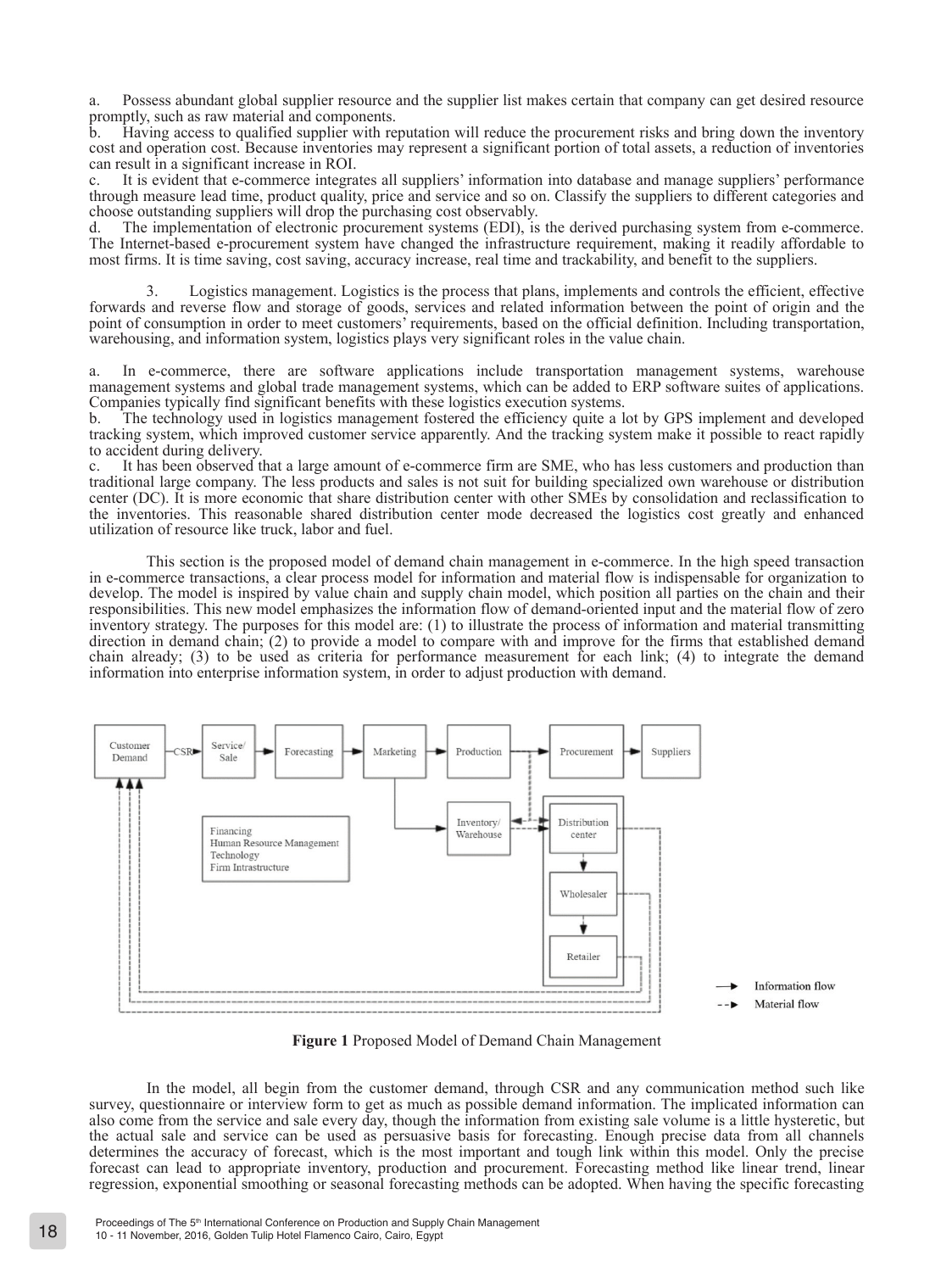result, the marketing department can arrange for the sale or service. The products may delivery from the company warehouse or new production according to the situation of company, but the successful zero inventory will not allow product at any stage (raw material, WIP, finished products) be stocked too much into warehouse. Considering the reality and the difficulty to achieve zero inventory, small amount of safety stock will wait in the warehouse or distribution center, while reduce the unnecessary stocks on the other hand. If a new production is activated, the desired material information will be sent to procurement department as soon as possible. Purchasing department will place order to cooperated suppliers to get raw materials. The finished goods after production will be stored in warehouse or delivery to distribution center for next sale. Distribution center dispatch products to wholesaler and wholesaler distributes to retailers, depending on their delivery contract. Then the next sale happens, and meets the customers' demand. A demand chain activity cycle has finished.

Knowledge of calculus perspective can be used after the detailed description. If all information and material process are done quickly with efficiency, where the e-commerce can make sure the speed, all the goods will be dynamic within demand chain, which means the information analyzing and transmitting time are equal to the material delivery time. It will be continuous sales and information input. This is exactly the philosophy of zero inventory and JIT system.

With this model and appropriate excitation, there must be huge benefits to the firms. The more sale without stock-out or surplus will reduce total cost significantly, leading to advantage edge and competitiveness. And utility of resource will be improved, so it will be environmentally friendlier. The most crucial part is the forecasting link. To this model, how to get the precise information and accurate forecasting result is vital.

# **OTHER CONSIDERATIONS ON DEMAND CHAIN IN E-COMMERCE**

It should be added that although demand chain management will bring huge benefit, there are still unavoidable problems under e-commerce background. Exactly because of the fast speed on reaction and information spreading in e-commerce, the Bullwhip Effect will be magnified. If there is any error at the beginning of information flow, it will be amplified terribly at the end of information flow. It must be pointed out that the precise forecasting is indispensable to demand chain to weaken the bullwhip effect. The solution is information sharing. Systems such as VMI and vertical integration of all parties on demand chain can eliminate the bullwhip effect to some extent. Another consideration about demand chain is that the theory is based on rationale corporation and people, it is known that people in reality will not so rational as theory. Not all of the parties keep the same interest on demand chain, some are conflict with each other. In many circumstances, not all companies keep stocks depends on actual demand strictly. Oppositely, some of them have speculative strategy. If wholesaler and retailer notice the increase trend on demand, they are likely to purchase large amount of product, so that they can depress the price of suppliers. It will cause high inventory cost apparently. The speculative activity will do huge damage to the demand chain. On this occasion, a deeper trust among demand chain parties is necessary, enhance the cooperation and enlarge market with joint effort.

#### **CONCLUSION AND RECOMMENDATION**

To conclude, the theory, mode and model in this article is an overview of demand chain management in e-commerce. Through the literature review, the idea of demand chain management has been considered an excellent tool to reducing cost and improves competitiveness simultaneously. Not as SCM is already popular worldwide and used widely, demand chain focus on the customer side, while SCM emphasizes on supply to production side. Implement the proposed model and mode will help forms identify the need to establish demand chain and improve demand chain performance. The idea of this paper is that both of SCM and DCM should be combined and operate to integrate as parts of value chain to maximize company's strength and benefits and cater to customers' demand as much as possible. DCM changed the conventional supply chain leading by production pushing management into demand pulling management, and can be used as a basis for management of customer relationship. It should be made clear that there are two sides of demand chain, companies in e-commerce are supposed to take good advantage of its beneficial functions and mitigate the problem in demand chain. Take good advantage of demand chain in e=commerce will achieve zero inventory and promote the capital turnover.

#### **REFERENCES**

Wisner, J. D., et al. (2012). *Supply chain management: A Balanced Approach*. Canada: South-Western, Cengage Learning.

Schneider, G. P., (2013). *E-Business (10th Edition)*. Canada: Course Technology, Cengage Learning.

Stevenson, W. J. & Sum, C. C. (2014). *Operation management, 2nd Edition*. McGraw-Hill Education (Asia).

Lee, H., Peleg, B., & Whang S. J. (2005). *Toyota: Demand Chain Management*. Harvard Business Review & Global Supply Chain Management Forum. [online]Available at https://sts2354group1.files.wordpress.com/2010/04/ toyota-demad-chain-mgt.pdf.